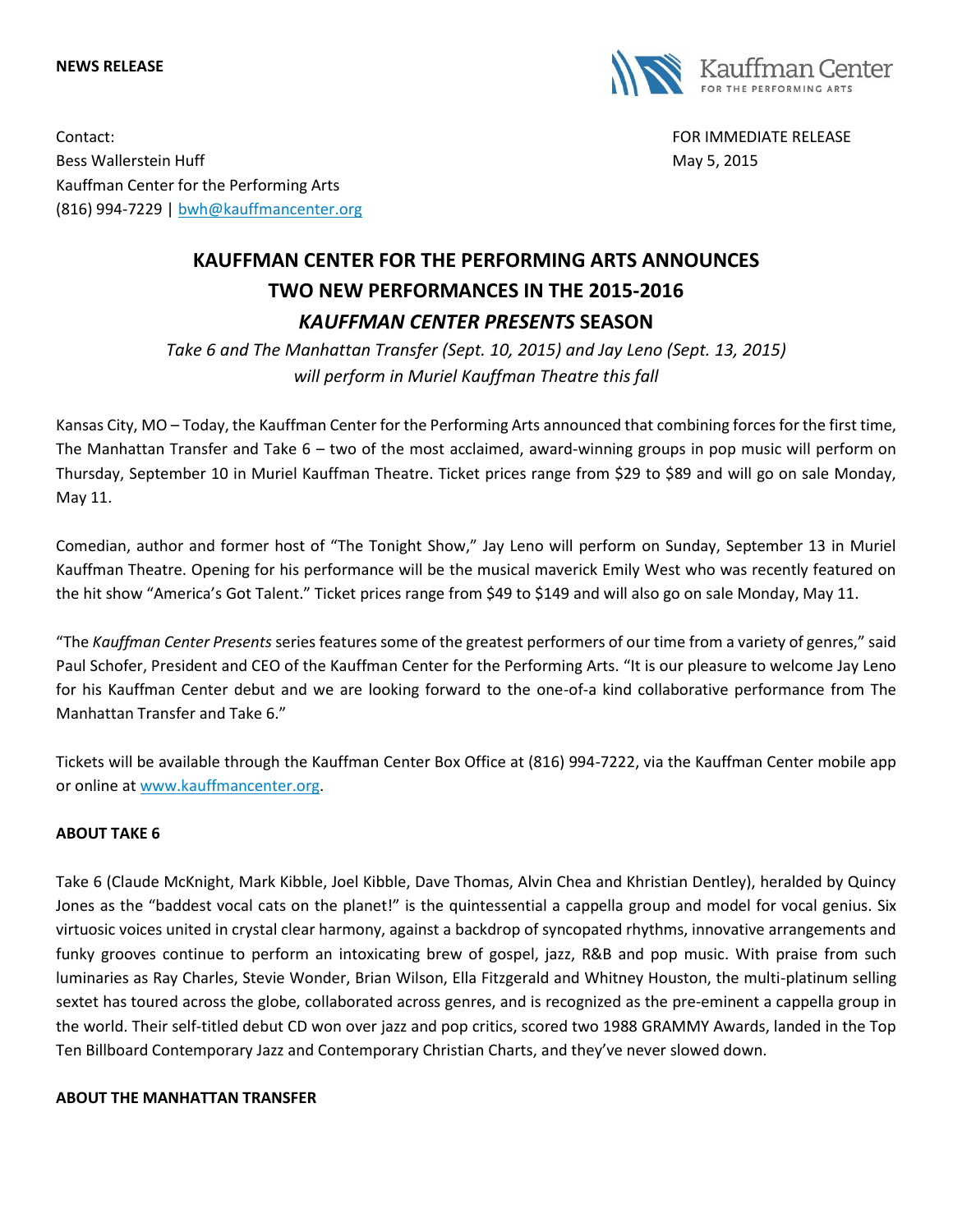In 1974, The Manhattan Transfer began performing regularly throughout New York City. By the end of the year they were the number one live attraction, prompting *Newsweek* to send a writer to their show at Reno Sweeney's in Greenwich Village to report on this growing phenomenon.

The group released their self-titled debut in 1975. The second single from the album, a remake of the Friendly Brothers gospel classic "Operator," took radio stations by storm, eventually peaking in the Top 20. As "Operator" rose up the charts, the group was invited to make guest appearances on variety shows and television specials. Hollywood took notice, and the band was soon tapped to helm a weekly hour-long summer replacement comedy-variety show. *The Manhattan Transfer* show premiered on August 10, 1975, broadcast in CBS' old Ed Sullivan time slot, Sunday nights at 8:00PM.

In 1981, they became the first group ever to win GRAMMY Awards in both Pop and Jazz categories in the same year. In 1982 and 1983, the group won consecutive GRAMMY Awards in the Best Jazz Vocal Performance, Duo or Group category for "Route 66" and "Why Not!"

The critical praise and commercial success of the group's first seven studio albums could hardly have prepared them for the monumental 12 GRAMMY nominations they received in 1985 for the album *Vocalese*. Those 12 nominations made *Vocalese* the single greatest GRAMMY nominated album in one year, and cemented the group's status as one of the most important and innovative vocal groups in the history of popular music.

### **ABOUT JAY LENO**

Acclaimed TV late night show host, admired stand-up comedian, best-selling children's book author, lovable TV and movie voice-over artist, pioneering car builder and mechanic, and philanthropist – it's no wonder that Jay Leno is widely characterized as "the hardest working man in show business."

Jay Leno's late night television ratings domination included more than two decades of "The Tonight Show with Jay Leno," winning every consecutive quarter of his hosting over the past nineteen years. After resuming hosting the 11:35 pm program following its one-time interruption, he made it once again the consistent and uninterrupted ratings leader for late night.

Leno has been honored by the Television Academy with an Emmy for "Outstanding Comedy, Variety or Music Series." "The Tonight Show with Jay Leno" has also taken home the trophy for "Favorite Late Night Show" in the annual TV Guide Awards determined by voting viewers, and he was recently installed in the Television Academy's Broadcast Hall of Fame.

# **ABOUT THE KAUFFMAN CENTER FOR THE PERFORMING ARTS**

The Kauffman Center for the Performing Arts – a major not-for-profit center for music, opera, theater and dance designed by Moshe Safdie – opened in 2011. Serving as a cultural cornerstone for Kansas City and the region, the Kauffman Center delivers extraordinary and diverse performing arts experiences. Honored as one of the World's 15 Most Beautiful Concert Halls, the Kauffman Center attracts some of the world's most renowned performers and entertainers.

Through educational outreach programs and community enrichment, the Kauffman Center supports Kansas City as a cultural destination. More information on the Kauffman Center for the Performing Arts is available at [kauffmancenter.org.](http://tracking.wordfly.com/click?sid=MTc4XzQ3MjBfOTc3NjZfNjc5Mg&l=580a40e4-b522-e611-bb2d-e41f1345a46a&utm_source=wordfly&utm_medium=email&utm_campaign=Release%3AKoz%26Sanborn%2CKansas&utm_content=version_A&sourceNumber=&utm_source=wordfly&utm_medium=email&utm_campaign=Release%3ALampedusa%2CWinston%2CMarsalis&utm_content=version_A&sourceNumber=)